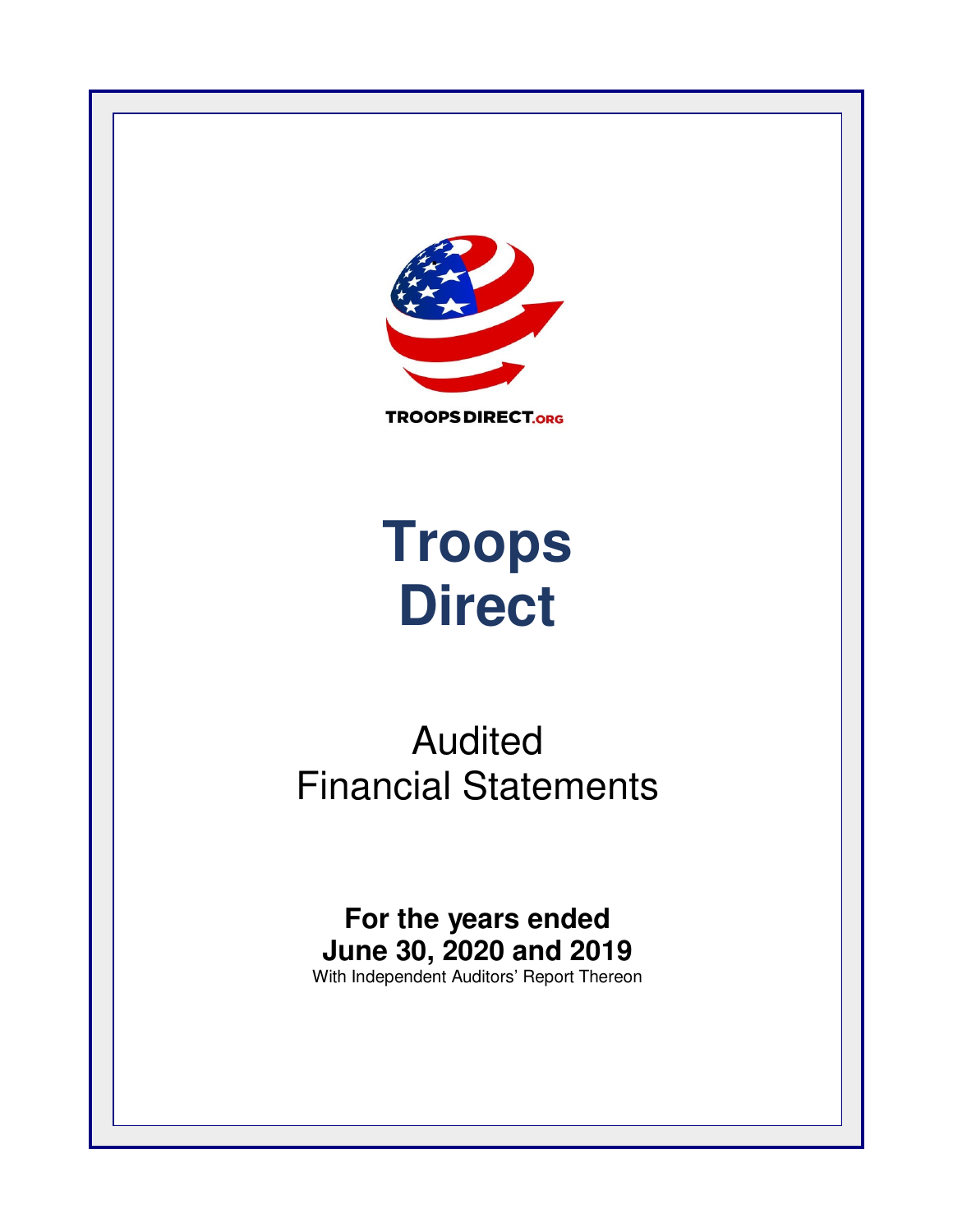**(A California Not-for-Profit Corporation)** 

# **Contents**

|                                                    | <b>Page</b> |
|----------------------------------------------------|-------------|
| <b>Independent Auditors' Report</b>                |             |
| <b>Financial Statements:</b>                       |             |
| <b>Statements of Financial Position</b>            | 2           |
| Statements of Activities and Changes in Net Assets | 3           |
| <b>Statements of Cash Flows</b>                    | 4           |
| <b>Statements of Functional Expenses</b>           | $5 - 6$     |
| Notes to Financial Statements                      | $7 - 15$    |
|                                                    |             |

# **Troops Direct**

2400 Camino Ramon, Suite 105 San Ramon, California 94583 877-978-7667 General Inquiries: support@troopsdirect.org Web Site Address: www.troopsdirect.org

*CPA 'S, A PROFESSIONAL CORPORATION*<br>WWW.MRCPA.COM REGALIA & ASSOCIATES,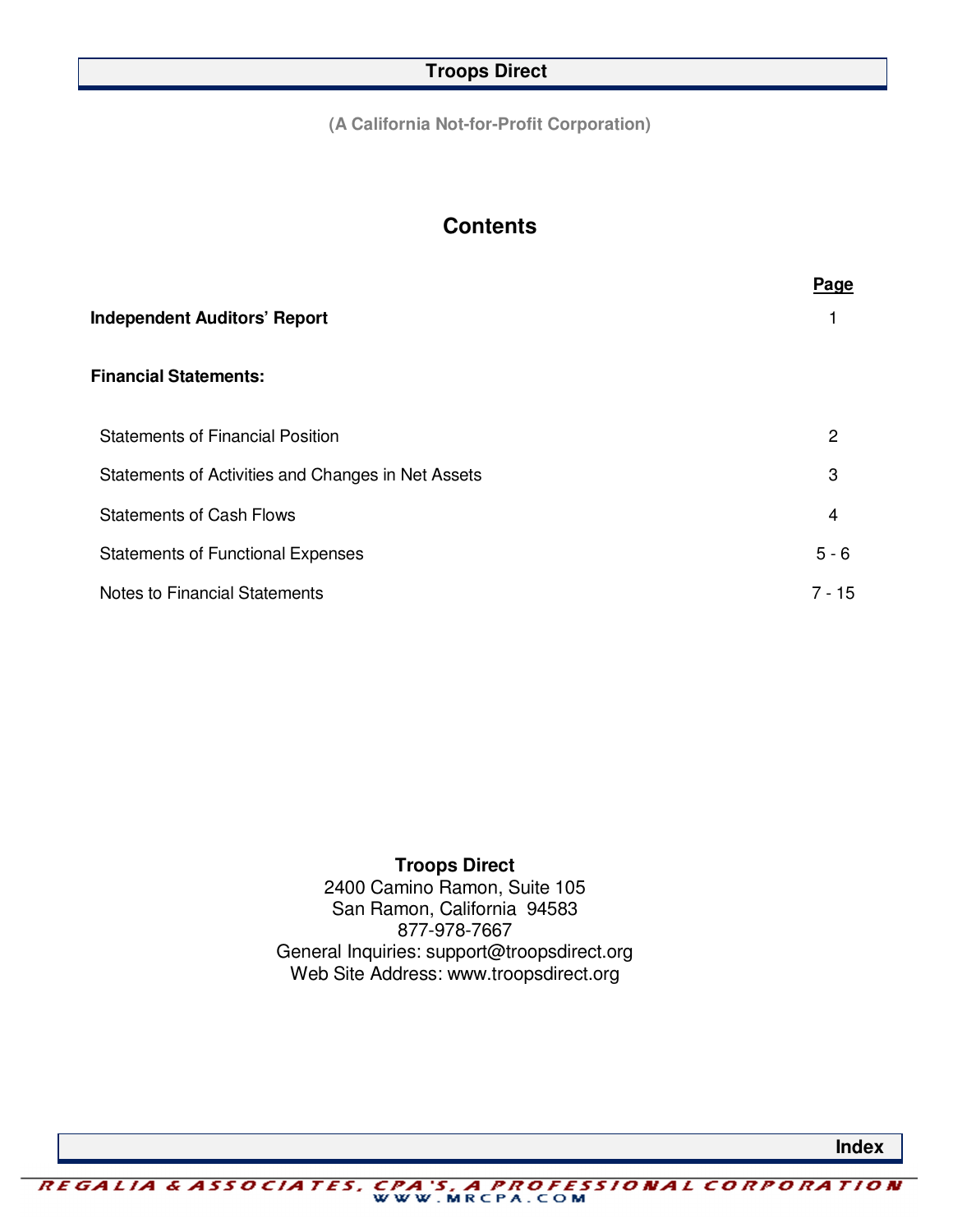

CERTIFIED PUBLIC ACCOUNTANTS 103 TOWN & COUNTRY DRIVE, SUITE K, DANVILLE, CALIFORNIA 94526 **DOUGLAS REGALIA, CPA DANA CHAVARRIA, CPA TRICIA WILS ON LISA PARKER, CPA [inactive] JEANNINE REGALIA, CPA VALERIE REGALIA, CPA WENDY THOMAS, CPA LISA CLOVEN, CPA JENNY SO, CPA SUSANREGALIA, CPA JENNIFER JENSEN RACHEL BERGER, CPA WEB: WWW.MRCPACOM** OFFICE: 925.314.0390

#### **INDEPENDENT AUDITORS' REPORT**

**The Board of Directors Troops Direct** 

We have audited the accompanying financial statements of Troops Direct (a California nonprofit organization) which comprise the statements of financial position as of June 30, 2020 and 2019 and the related statements of activities and changes in net assets, cash flows and functional expenses for the years then ended, and the related notes to the financial statements.

#### **Management's Responsibility for the Financial Statements**

Management is responsible for the preparation and fair presentation of these financial statements in accordance with accounting principles generally accepted in the United States of America; this includes the design, implementation, and maintenance of internal control relevant to the preparation and fair presentation of financial statements that are free from material misstatement, whether due to fraud or error.

#### **Auditors' Responsibility**

Our responsibility is to express an opinion on these financial statements based on our audits. We conducted our audits in accordance with auditing standards generally accepted in the United States of America. Those standards require that we plan and perform the audit to obtain reasonable assurance about whether the financial statements are free from material misstatement.

An audit involves performing procedures to obtain audit evidence about the amounts and disclosures in the financial statements. The procedures selected depend on the auditor's judgment, including the assessment of the risks of material misstatement of the financial statements, whether due to fraud or error. In making those risk assessments, the auditor considers internal control relevant to the entity's preparation and fair presentation of the financial statements in order to design audit procedures that are appropriate in the circumstances, but not for the purpose of expressing an opinion on the effectiveness of the entity's internal control. Accordingly, we express no such opinion. An audit also includes evaluating the appropriateness of accounting policies used and the reasonableness of significant accounting estimates made by management, as well as evaluating the overall presentation of the financial statements.

We believe that the audit evidence we have obtained is sufficient and appropriate to provide a basis for our audit opinion.

#### **Opinion**

In our opinion, the financial statements referred to above present fairly, in all material respects, the financial position of Troops Direct as of June 30, 2020 and 2019, and the changes in its net assets and its cash flows for the years then ended in accordance with accounting principles generally accepted in the United States of America.

**Danville, California March 9, 2021** 

Regalia & Associates

 **Page 1** 

REGALIA & ASSOCIATES, CPA'S, A PROFESSIONAL CORPORATION<br>WWW.MRCPA.COM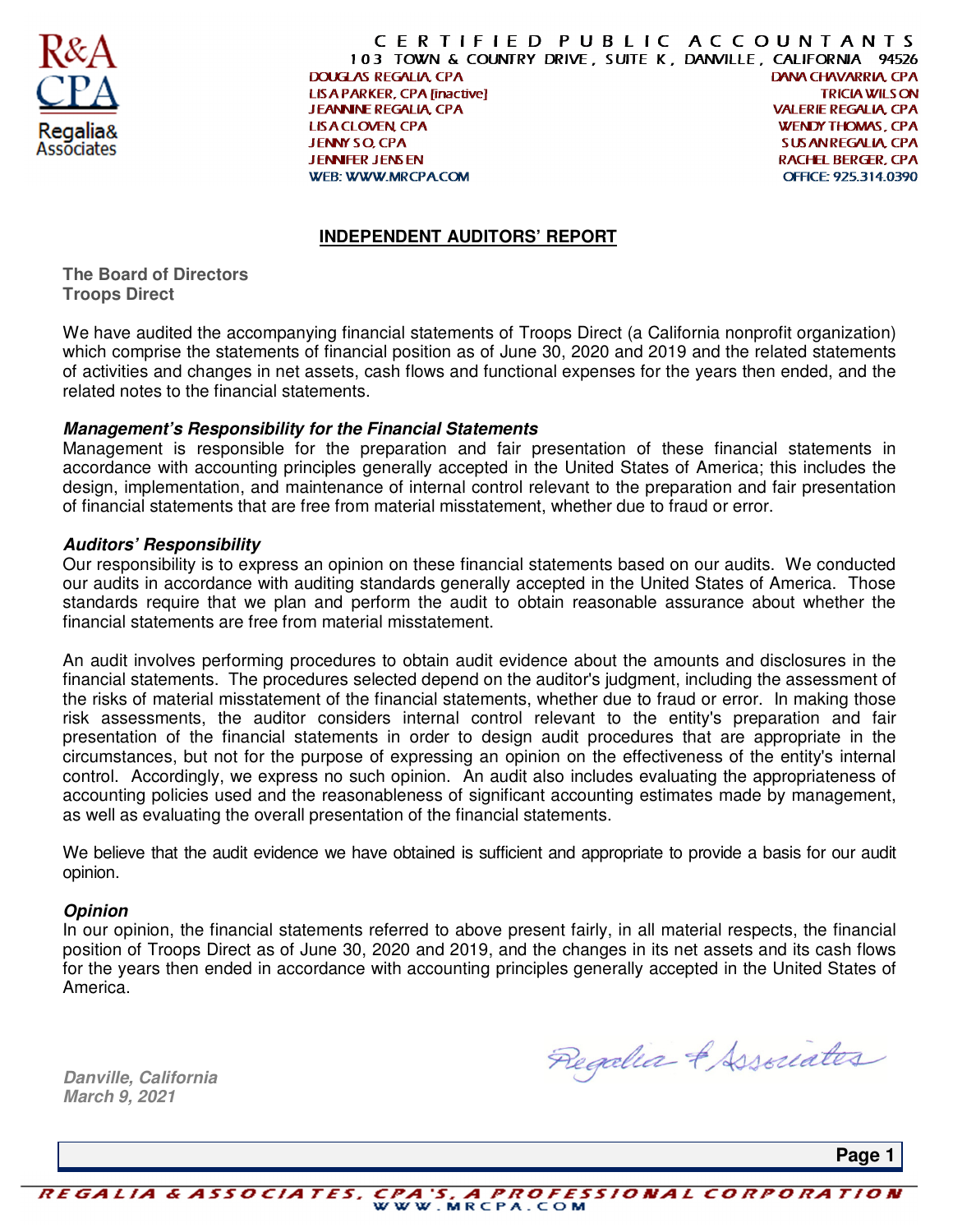**Statements of Financial Position June 30, 2020 and 2019**

#### **ASSETS**

|                                   | 2020            | 2019            |
|-----------------------------------|-----------------|-----------------|
| Current assets:                   |                 |                 |
| Cash and cash equivalents         | \$<br>1,764,036 | \$<br>1,585,614 |
| Accounts receivable               | 1,807           | 12,395          |
| Contributions receivable          |                 | 10,155          |
| Prepaid expenses                  | 126,265         | 211,174         |
| Deposits and other assets         | 11,283          | 2,330           |
| Total current assets              | 1,903,391       | 1,821,668       |
| Noncurrent assets:                |                 |                 |
| Property and equipment, net       | 1,846           | 3,076           |
| Total noncurrent assets           | 1,846           | 3,076           |
|                                   | \$<br>1,905,237 | \$<br>1,824,744 |
| <b>LIABILITIES AND NET ASSETS</b> |                 |                 |

| <b>Current liabilities:</b>              |                 |                 |
|------------------------------------------|-----------------|-----------------|
| Accounts payable and accrued liabilities | \$<br>433,932   | \$<br>394,857   |
| <b>Total current liabilities</b>         | 433,932         | 394,857         |
|                                          |                 |                 |
| Net assets:                              |                 |                 |
| Without donor restrictions               | 1,401,305       | 1,389,887       |
| With donor restrictions                  | 70,000          | 40,000          |
| Total net assets                         | 1,471,305       | 1,429,887       |
|                                          |                 |                 |
|                                          | \$<br>1,905,237 | \$<br>1,824,744 |

**See accompanying auditors' report and notes to financial statements Page 2** 

**REGALIA & ASSOCIATES CERTIFIED PUBLIC ACCOUNTANTS**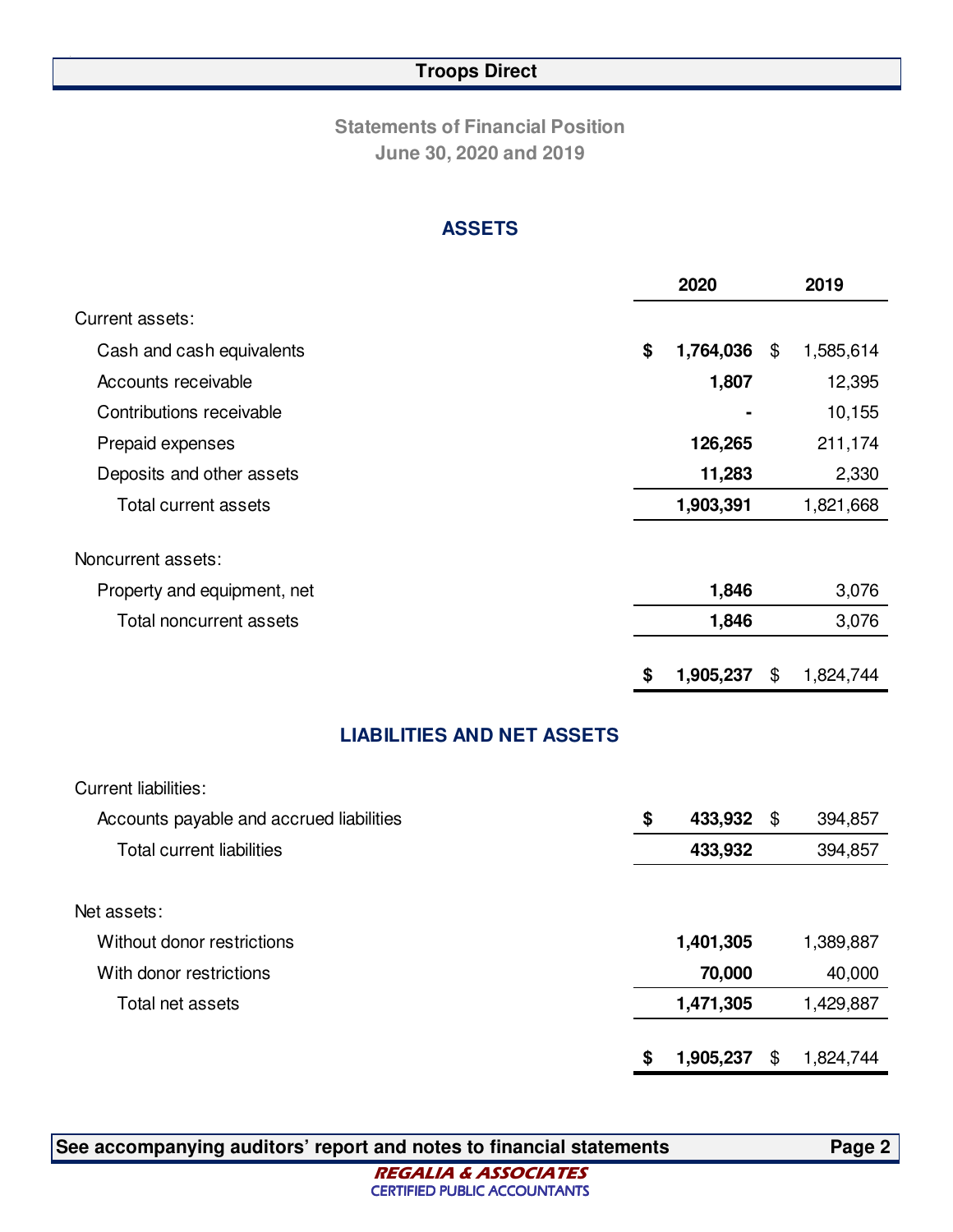# **Statements of Activities and Changes in Net Assets Years Ended June 30, 2020 and 2019**

|                                                   | 2020            |                | 2019       |
|---------------------------------------------------|-----------------|----------------|------------|
| Changes in net assets without donor restrictions: |                 |                |            |
| Contributions and revenue:                        |                 |                |            |
| Contributions                                     | \$<br>2,921,244 | $\mathfrak{P}$ | 2,814,297  |
| Goods and supplies donated to Troops Direct       | 1,311,576       |                | 273,277    |
| List royalty revenue                              | 40,172          |                | 38,236     |
| Special events and other public support           | 27,209          |                | 310,533    |
| Less: direct costs of special events              | (117, 452)      |                | (181, 279) |
| Interest income                                   | 18,196          |                | 11,877     |
| Net assets released from restrictions             | 40,000          |                |            |
| Total contributions and revenue:                  | 4,240,945       |                | 3,266,941  |
|                                                   |                 |                |            |
| Expenses:                                         |                 |                |            |
| Program services                                  | 3,245,746       |                | 2,027,211  |
| Development                                       | 726,824         |                | 864,171    |
| General and administrative                        | 256,957         |                | 296,285    |
| Total expenses                                    | 4,229,527       |                | 3,187,667  |
| Increase in net assets without donor restrictions | 11,418          |                | 79,274     |
|                                                   |                 |                |            |
| Changes in net assets with donor restrictions:    |                 |                |            |
| Contributions                                     | 70,000          |                | 40,000     |
| Net assets released from restrictions             | (40,000)        |                |            |
| Increase in net assets with donor restrictions    | 30,000          |                | 40,000     |
|                                                   |                 |                |            |
| Increase in net assets                            | 41,418          |                | 119,274    |
| Net assets at beginning of year                   | 1,429,887       |                | 1,310,613  |
| Net assets at end of year                         | \$<br>1,471,305 | $\$\$          | 1,429,887  |

**See accompanying auditors' report and notes to financial statements Page 3** 

**REGALIA & ASSOCIATES CERTIFIED PUBLIC ACCOUNTANTS**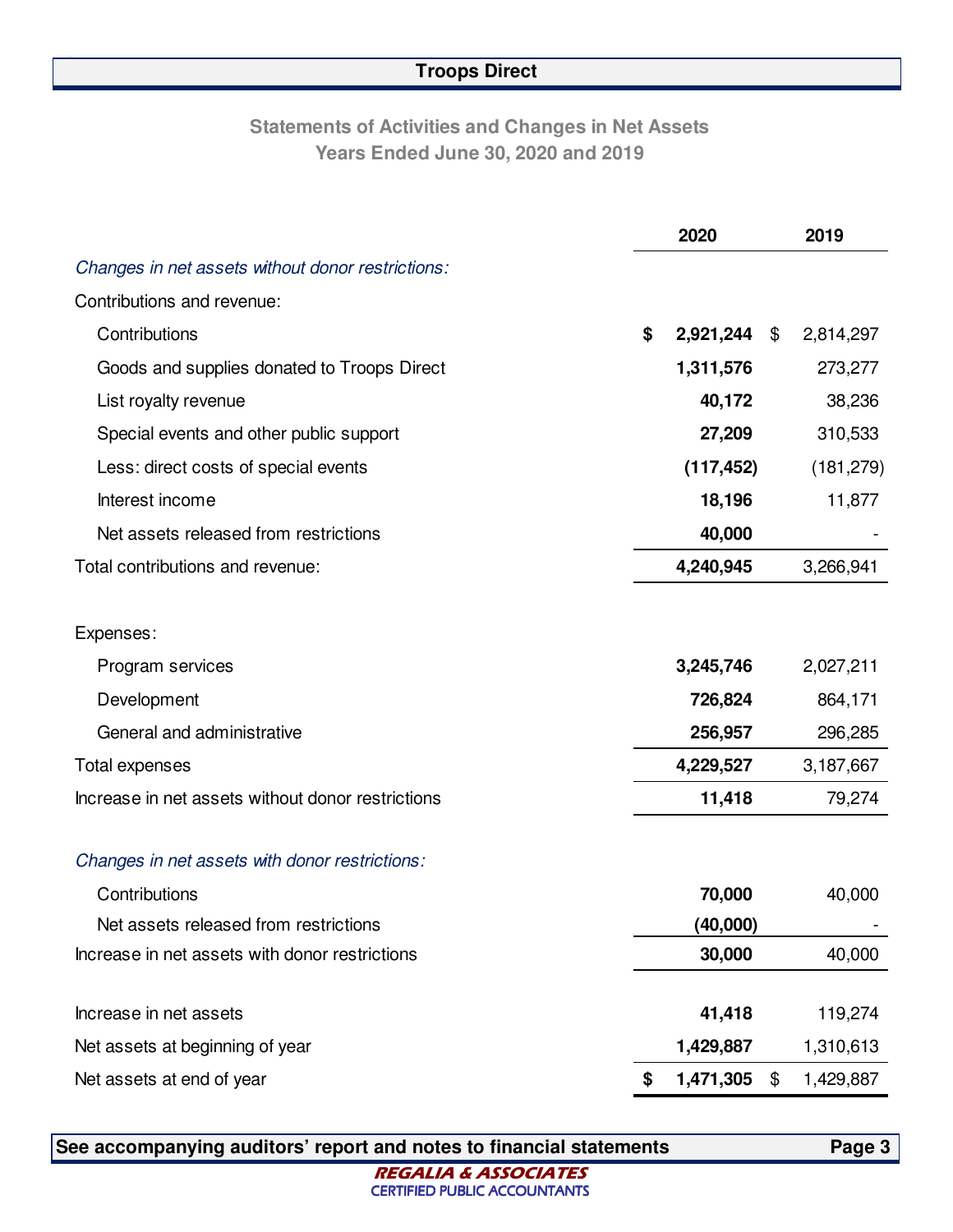# **Statements of Cash Flows Years Ended June 30, 2020 and 2019**

|                                                | 2020 |           |                | 2019      |
|------------------------------------------------|------|-----------|----------------|-----------|
| <b>Operating activities:</b>                   |      |           |                |           |
| Increase in net assets                         | \$   | 41,418    | $\mathfrak{F}$ | 119,274   |
| Adjustments to reconcile to cash provided by   |      |           |                |           |
| operating activities:                          |      |           |                |           |
| Depreciation                                   |      | 1,230     |                | 327       |
| Changes in:                                    |      |           |                |           |
| Accounts receivable                            |      | 10,588    |                | 7,995     |
| Contributions receivable                       |      | 10,155    |                | 110,323   |
| Prepaid expenses                               |      | 84,909    |                | 55,145    |
| Deposits and other assets                      |      | (8,953)   |                | 3,435     |
| Accounts payable and accrued liabilities       |      | 39,075    |                | 55,260    |
|                                                |      |           |                |           |
| Cash provided by operating activities          |      | 178,422   |                | 351,759   |
|                                                |      |           |                |           |
| Investing activities:                          |      |           |                |           |
| Acquisition of property and equipment          |      |           |                | (3, 403)  |
|                                                |      |           |                |           |
| Cash used for investing activities             |      |           |                | (3,403)   |
| Increase in cash and cash equivalents          |      | 178,422   |                | 348,356   |
| Cash and cash equivalents at beginning of year |      | 1,585,614 |                | 1,237,258 |
|                                                |      |           |                |           |
| Cash and cash equivalents at end of year       | S    | 1,764,036 | $\$\$          | 1,585,614 |
|                                                |      |           |                |           |
| Additional cash flow information:              |      |           |                |           |
| State taxes paid                               | \$   | 150       | \$             | 150       |
| Interest paid                                  | \$   |           | \$             |           |

**See accompanying auditors' report and notes to financial statements Page 4**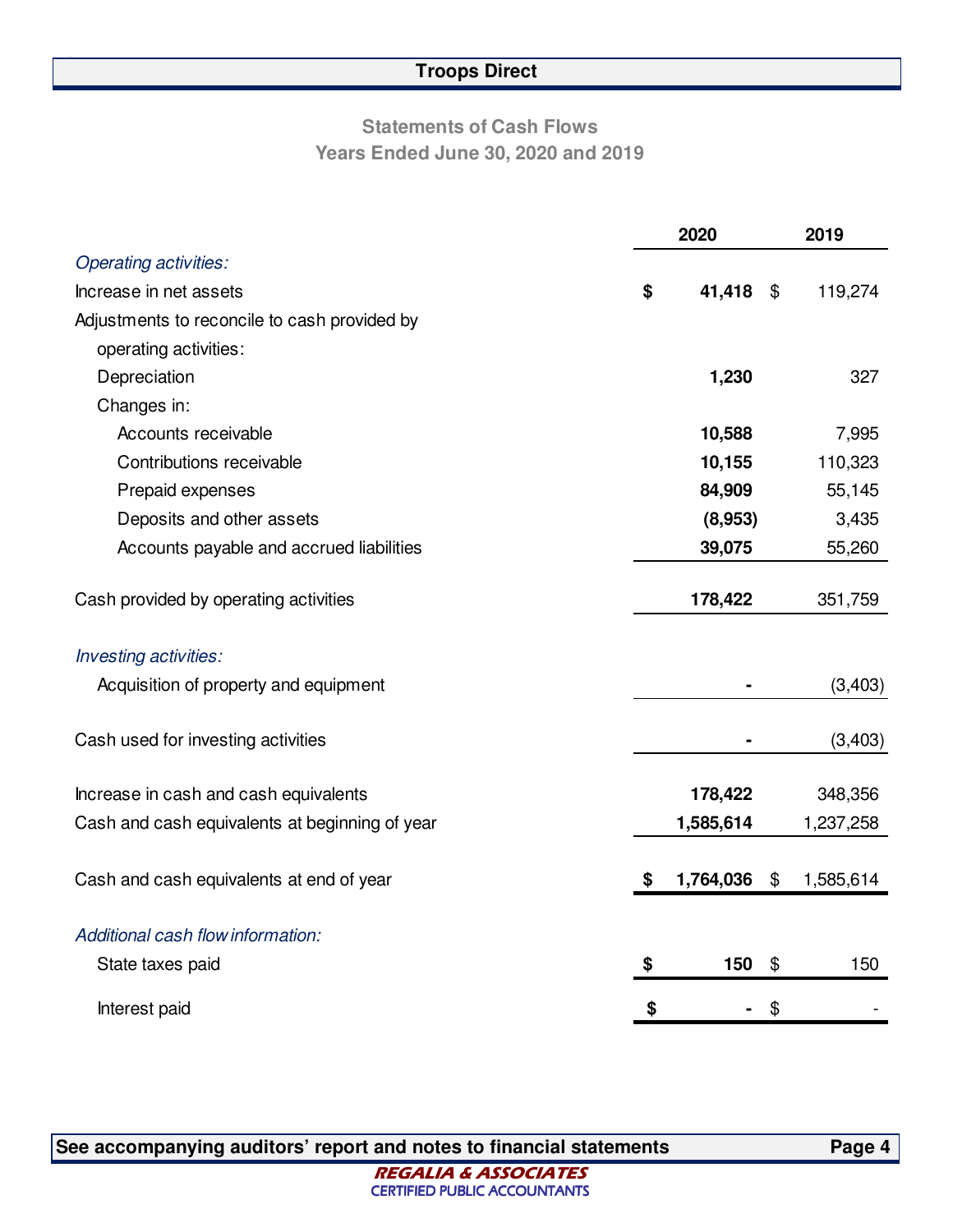# **Statement of Functional Expenses Year Ended June 30, 2020**

|                                           |                            |               | General       | <b>Totals</b>   |
|-------------------------------------------|----------------------------|---------------|---------------|-----------------|
|                                           | Program                    | Develop-      | and Admin-    | June            |
|                                           | <b>Services</b>            | ment          | istrative     | 30, 2020        |
| Bank charges and transaction fees         | $\boldsymbol{\mathsf{\$}}$ | \$            | \$<br>13,287  | \$<br>13,287    |
| Direct mail-administrative costs          |                            |               | 87,001        | 87,001          |
| Direct mail-list rental/advertising       | 22,227                     | 12,346        | 1,463         | 36,036          |
| Direct mail-professional fundraising fees |                            | 179,133       |               | 179,133         |
| Direct mail-postage and mailhouse costs   | 311,514                    | 173,030       | 20,505        | 505,049         |
| Direct mail-printing and premiums         | 431,881                    | 239,888       | 28,428        | 700,197         |
| Direct mail-miscellaneous costs           | 70,988                     | 39,430        | 4,673         | 115,091         |
| Insurance                                 |                            |               | 2,613         | 2,613           |
| Marketing and promotion                   | 9,952                      |               |               | 9,952           |
| Miscellaneous                             | 12,677                     |               | 1,230         | 13,907          |
| Occupancy                                 | 26,438                     | 5,452         | 5,587         | 37,477          |
| Office and administration                 | 10,854                     | 2,238         | 2,294         | 15,386          |
| Postage and printing                      | 887                        | 183           | 188           | 1,258           |
| <b>Professional fees</b>                  | 15,000                     |               | 25,734        | 40,734          |
| Product acquisition and distribution      | 2,001,401                  |               |               | 2,001,401       |
| Salaries, payroll taxes and benefits      | 271,993                    | 56,081        | 57,483        | 385,557         |
| Telephone, internet and technology        | 15,653                     | 3,228         | 3,308         | 22,189          |
| Travel, meals and entertainment           | 44,281                     | 15,815        | 3,163         | 63,259          |
| <b>Totals</b>                             | \$<br>3,245,746            | 726,824<br>\$ | \$<br>256,957 | 4,229,527<br>\$ |

**See accompanying auditors' report and notes to financial statements Page 5** 

**REGALIA & ASSOCIATES CERTIFIED PUBLIC ACCOUNTANTS**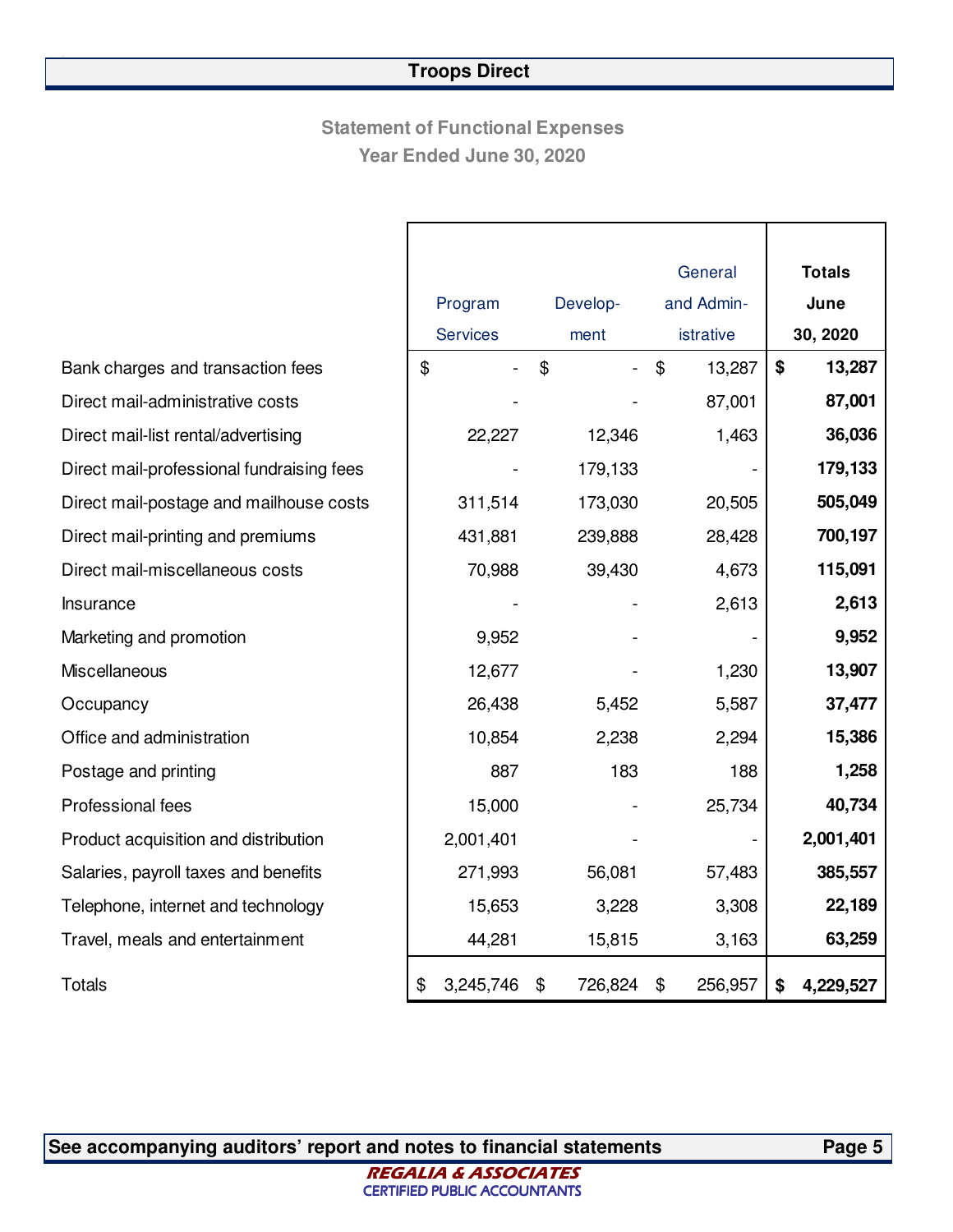# **Statement of Functional Expenses Year Ended June 30, 2019**

|                                           |                 |               |            | General   |      | <b>Totals</b> |
|-------------------------------------------|-----------------|---------------|------------|-----------|------|---------------|
|                                           | Program         | Develop-      | and Admin- |           | June |               |
|                                           | <b>Services</b> | ment          |            | istrative |      | 30, 2019      |
| Bank charges                              | \$              | \$            | \$         | 2,533     | \$   | 2,533         |
| Direct mail-administrative costs          |                 |               |            | 119,031   |      | 119,031       |
| Direct mail-list rental/advertising       | 25,376          | 17,889        |            | 2,688     |      | 45,953        |
| Direct mail-professional fundraising fees |                 | 190,043       |            |           |      | 190,043       |
| Direct mail-postage and mailhouse costs   | 295,190         | 208,104       |            | 31,273    |      | 534,567       |
| Direct mail-printing and premiums         | 446,382         | 314,691       |            | 47,290    |      | 808,363       |
| Direct mail-miscellaneous costs           | 71,520          | 50,421        |            | 7,577     |      | 129,518       |
| Insurance                                 |                 |               |            | 4,006     |      | 4,006         |
| Marketing and promotion                   | 38,412          |               |            |           |      | 38,412        |
| Miscellaneous                             | 1,090           |               |            |           |      | 1,090         |
| Occupancy                                 | 27,063          | 5,756         |            | 5,965     |      | 38,784        |
| Office and administration                 | 5,963           | 1,268         |            | 1,314     |      | 8,545         |
| Postage and printing                      | 364             | 77            |            | 81        |      | 522           |
| Professional fees                         | 51,464          |               |            | 10,904    |      | 62,368        |
| Product acquisition and distribution      | 745,515         |               |            |           |      | 745,515       |
| Salaries, payroll taxes and benefits      | 251,961         | 53,586        |            | 55,538    |      | 361,085       |
| Telephone, internet and technology        | 10,809          | 2,299         |            | 2,382     |      | 15,490        |
| <b>Transaction fees</b>                   |                 |               |            | 1,696     |      | 1,696         |
| Travel, meals and entertainment           | 56,102          | 20,037        |            | 4,007     |      | 80,146        |
| Totals                                    | \$<br>2,027,211 | \$<br>864,171 | \$         | 296,285   | \$   | 3,187,667     |

See accompanying auditors' report and notes to financial statements **Page 6**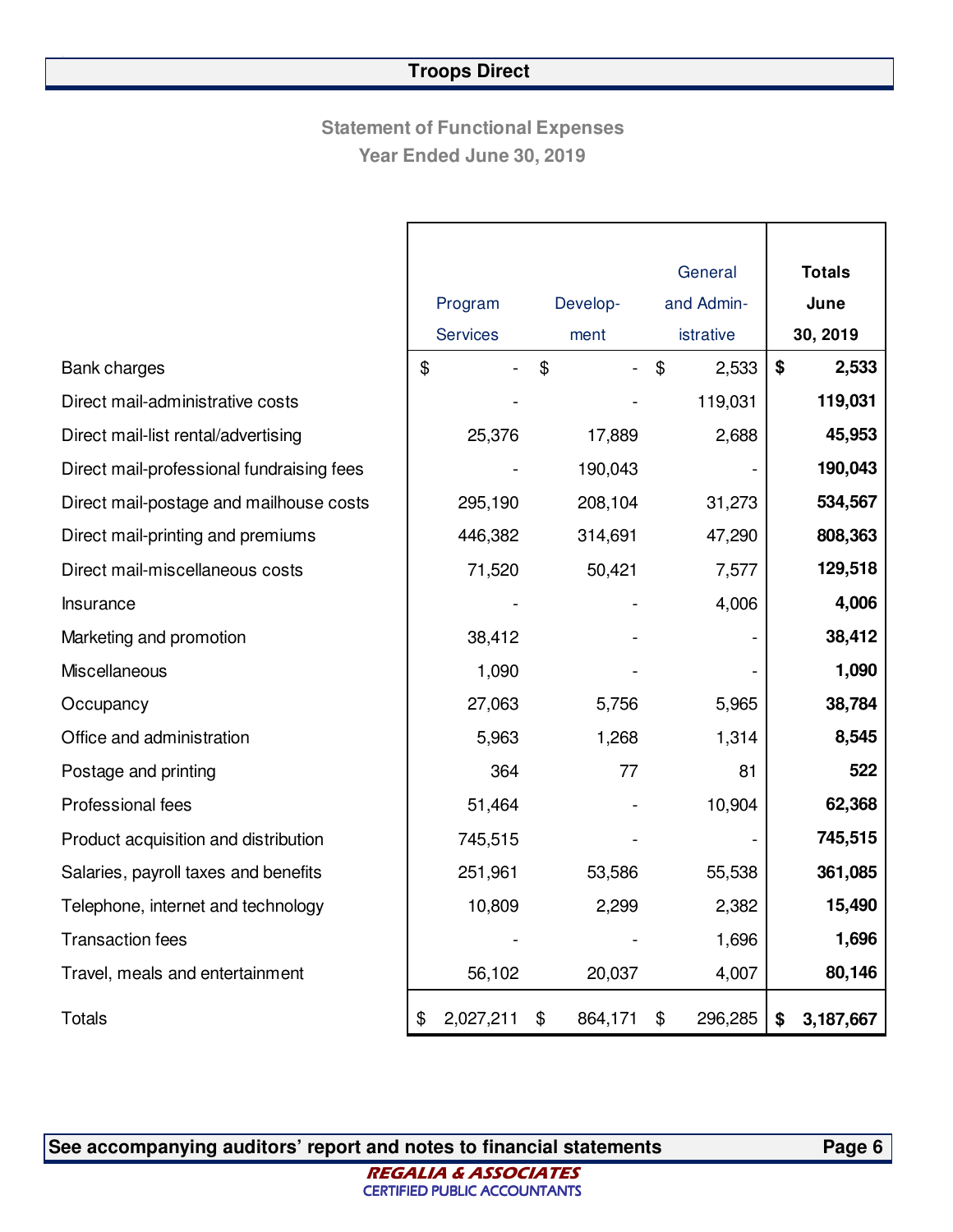#### **1. Organization**

Troops Direct was established in 2010 as a California nonprofit public charity corporation. Troops Direct augments the United States military supply chain by providing American forces with any critically needed items which cannot be accessed through conventional government channels. Troops Direct specializes in medical, operational and tactical equipment support with a focus on increasing mission efficiency and the well-being of our service members. Troops Direct shipments are request-based only with a structure that enables the organization to fulfill any order in real time - delivered to any location on the globe. This is accomplished at no expense to the requesting unit or the taxpayer. Troops Direct does not endorse conflict or the politics that surround it. Troops Direct simply believes in providing for our Americans in an unprecedented manner.

#### **2. Summary of Significant Accounting Policies**

**Basis of Presentation** – The financial statements of Troops Direct have been prepared on the accrual basis of accounting in accordance with U.S. generally accepted accounting principles ("US GAAP").

**Measure of Operations** – The statements of activities report all changes in net assets, including changes in net assets from operating and nonoperating activities. Operating activities consist of those items attributable to Troops Direct's ongoing operations which include a variety of programmatic activities. Nonoperating activities are limited to resources that generate return from investments and other activities considered to be of a more unusual or nonrecurring nature.

**Cash and Cash Equivalents** – Troops Direct's cash consists of cash on deposit with banks. Cash equivalents represent savings, cash deposits and money market accounts with maturity dates of three months or less from the date of inception.

**Concentrations of Credit Risk** – Financial instruments that potentially subject Troops Direct to concentrations of credit risk consist principally of cash and cash equivalents and deposits. Troops Direct maintains its cash and cash equivalents in various bank accounts that, at times, may exceed federally insured limits. Troops Direct manages deposit concentration risk by placing cash and money market accounts with financial institutions believed to be creditworthy.

To date, Troops Direct has not experienced losses in any of these accounts. Credit risk associated with accounts receivable is considered to be limited due to high historical collection rates and because substantial portions of the outstanding amounts are due from reputable organizations and foundations supportive of Troops Direct's mission.

**Accounts and Contributions Receivable** – Unconditional promises to give that are expected to be collected within one year are recorded at net realizable value. Unconditional promises to give that are expected to be collected in future years are recorded at the present value of their estimated future cash flows. The discounts on those amounts are computed using risk-adjusted interest rates applicable to the years in which the promises are received. Discount amortization, if applicable, is included in contribution revenue. Conditional promises to give are not included as support until the conditions are met.

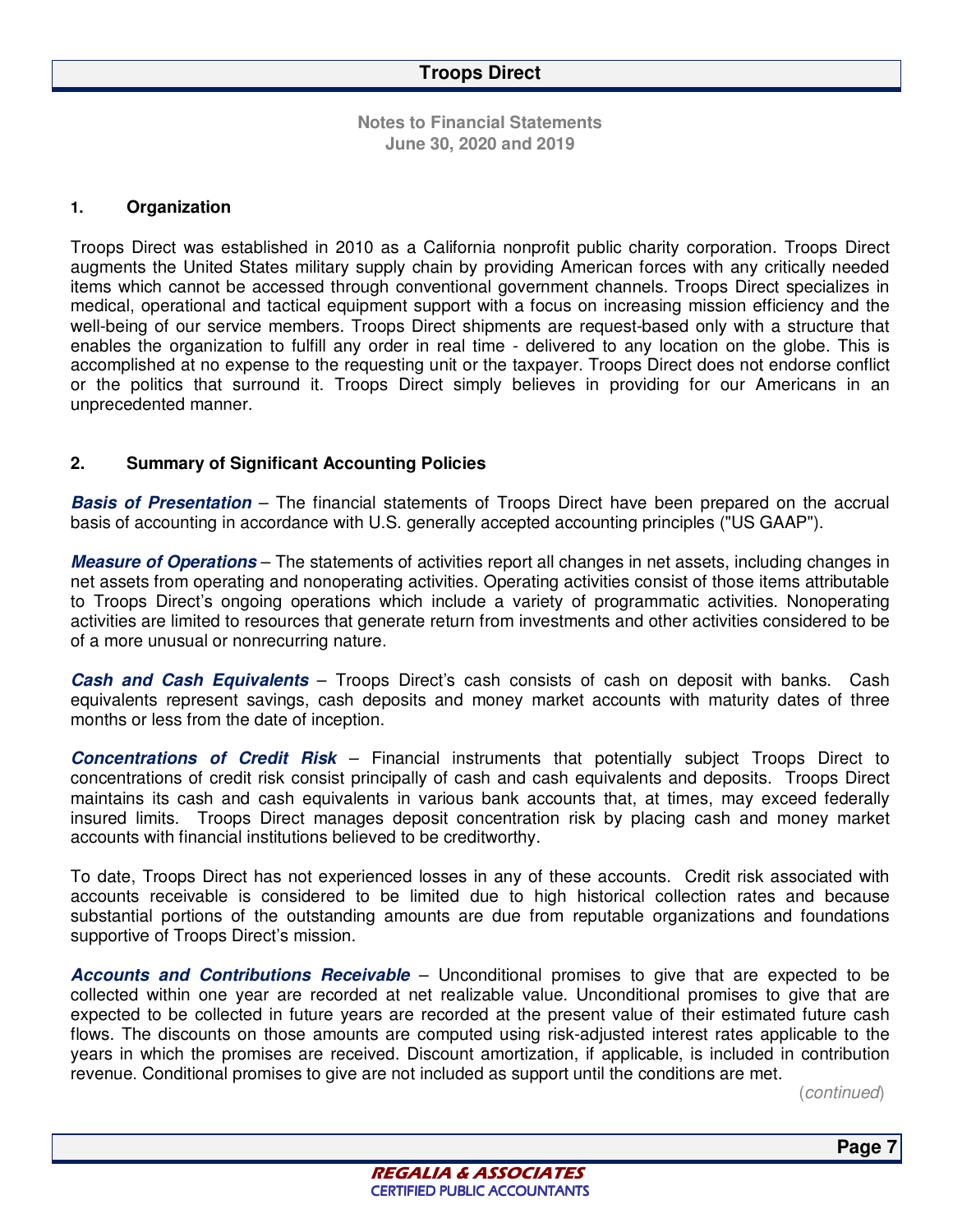#### **2. Summary of Significant Accounting Policies** (*continued*)

**Fair Value Measurements** – Fair value is defined as the price that would be received to sell an asset in the principal or most advantageous market for the asset in an orderly transaction between market participants on the measurement date. Fair value should be based on the assumptions market participants would use when pricing an asset. US GAAP establishes a fair value hierarchy that prioritizes investments based on those assumptions.

The fair value hierarchy gives the highest priority to quoted prices in active markets (observable inputs) and the lowest priority to an entity's assumptions (unobservable inputs). Troops Direct groups assets at fair value in three levels, based on the markets in which the assets and liabilities are traded and the reliability of the assumptions used to determine fair value. These levels are:

#### Level 1

Unadjusted quoted market prices for identical assets or liabilities in active markets as of the measurement date.

#### Level 2

Other observable inputs, either directly or indirectly, including:

- Quoted prices for similar assets/liabilities in active markets;
- Quoted prices for identical or similar assets in non-active markets;
- Inputs other than quoted prices that are observable for the asset/liability; and,
- Inputs that are derived principally from or corroborated by other observable market data.

#### Level 3

Unobservable inputs that cannot be corroborated by observable market data.

In some cases, the inputs used to measure the fair value of an asset or a liability might be categorized within different levels of the fair value hierarchy. In those cases, the fair value measurement is categorized in its entirety in the same level of the fair value hierarchy as the lowest level input that is significant to the entire measurement. Assessing the significance of a particular input to entire measurement requires judgment, taking into account factors specific to the asset or liability. The categorization of an asset within the hierarchy is based upon the pricing model of the asset and does not necessarily correspond to our assessment of the quality, risk or liquidity profile of the asset or liability.

**Property and Equipment** – Property and equipment are valued at cost or, if donated, at estimated fair market value on the date of donation. Depreciation is provided by use of the straight-line method over the estimated useful lives of the assets.

Costs of maintenance and repairs are expensed currently. Troops Direct reviews the carrying value of all assets for impairment whenever events or circumstances indicate that the carrying value of an asset may not be recoverable from the estimated economic utility and/or future cash flows expected to result from its use and eventual disposition.

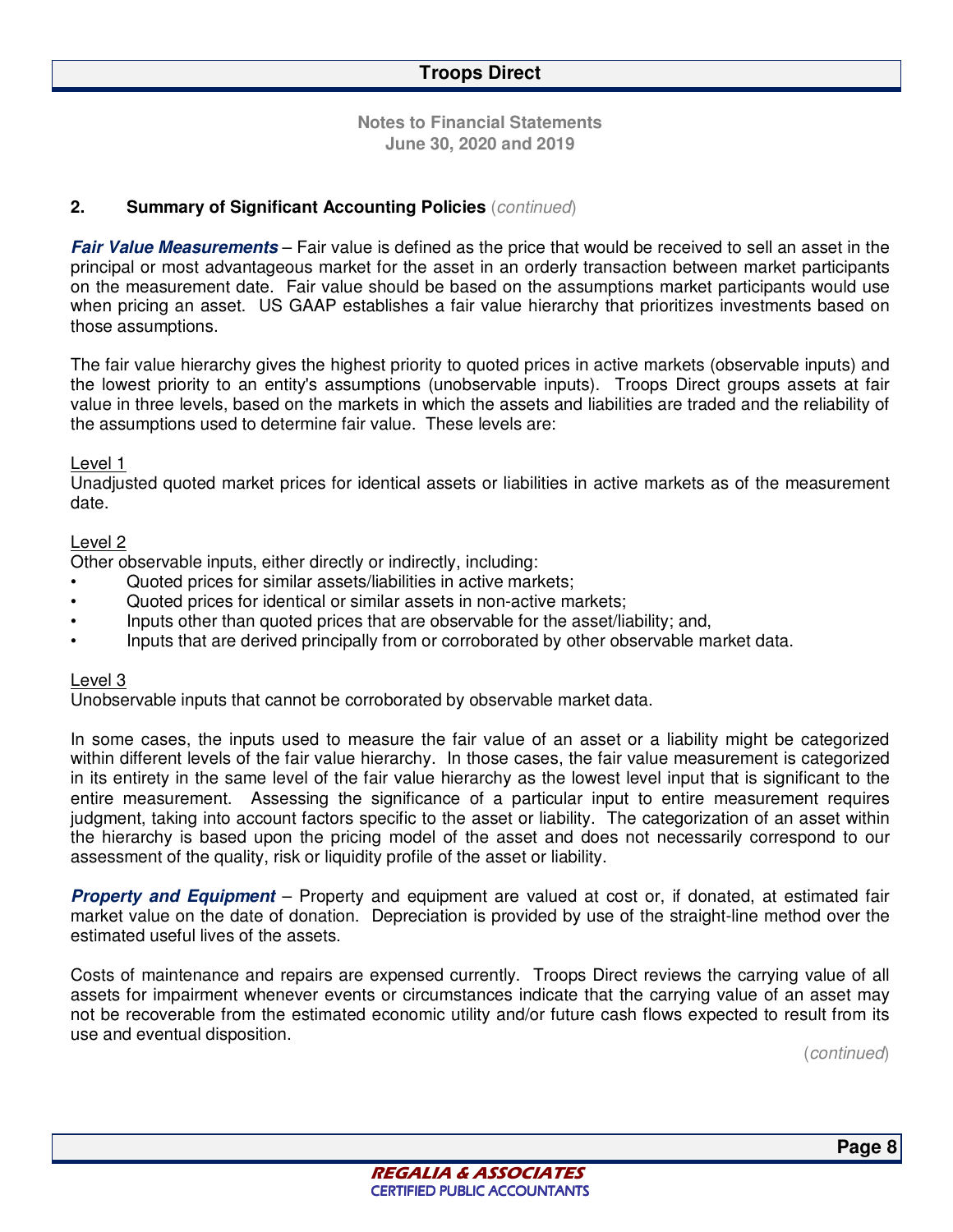#### **2. Summary of Significant Accounting Policies** (*continued*)

**Income Taxes** – Troops Direct is organized as a California nonprofit corporation and has been recognized by the IRS as exempt from federal income taxes under IRC Section 501(a) as organizations described in IRC Section 501(c)(3), qualify for the charitable contribution deduction under IRC Sections  $170(b)(1)(A)(vi)$ and (viii), and has been determined not to be private foundations under IRC Sections 509(a)(1) and (3), respectively. Troops Direct is required to annually file a Return of Organization Exempt from Income Tax (Form 990) with the IRS. In addition, the entities are subject to income tax on net income that is derived from business activities that are unrelated to their exempt purpose. Troops Direct files an Exempt Organization Business Income Tax Return (Form 990-T) with the IRS to report its unrelated business taxable income, if any.

Troops Direct has received notification from the Internal Revenue Service and the State of California that it qualifies for tax-exempt status under Section 501(c)(3) of the Internal Revenue Code and Section 23701d of the California Revenue and Taxation Code. The exemptions are subject to periodic review by the federal and state taxing authorities and management is confident that Troops Direct continues to satisfy all federal and state statutes in order to qualify for continued tax exemption status.

**Revenue and Revenue Recognition** – Contributions are recognized when cash, securities or other assets, an unconditional promise to give, or notification of a beneficial interest is received. Conditional promises to give are not recognized until the conditions on which they depend have been substantially met. When applicable, revenue earned under a contractual arrangement (an "exchange transaction") is recognized when earned and therefore measured as services are provided.

Contributions received are recorded as net assets without donor restrictions or net assets with donor restrictions, depending on the existence and/or nature of any donor-imposed restrictions. Contributions that are restricted by the donor are reported as an increase in net assets without donor restrictions if the restriction expires in the reporting period in which the contribution is recognized.

**Functional Allocation of Expenses** – The costs of providing program and other activities have been summarized on a functional basis in the statements of activities and changes in net assets. Accordingly, certain costs have been allocated among services and supporting services benefited. Such allocations are determined by management on an equitable basis. Certain expenses, such as salaries, payroll taxes and benefits, occupancy, office and administration and other overhead have been allocated based on time and effort using Troops Direct's payroll allocations. Other expenses, such as professional fees, bank fees, and other direct costs have been allocated in accordance with the specific services received from vendors. Expenses related to Troops Direct's direct mail activity were allocated in accordance with *ASC 958.720, Other Expenses of Not-for-Profit Entities.* See further discussion in Note 9.

**Use of Estimates** – The preparation of financial statements in conformity with accounting principles generally accepted in the United States of America requires management to make estimates and assumptions that affect certain reported amounts and liabilities and disclosure of contingent assets and liabilities at the date of the financial statements and the reported amounts of revenues and expenses during the reported period. Accordingly, actual results could differ from those estimates*.*

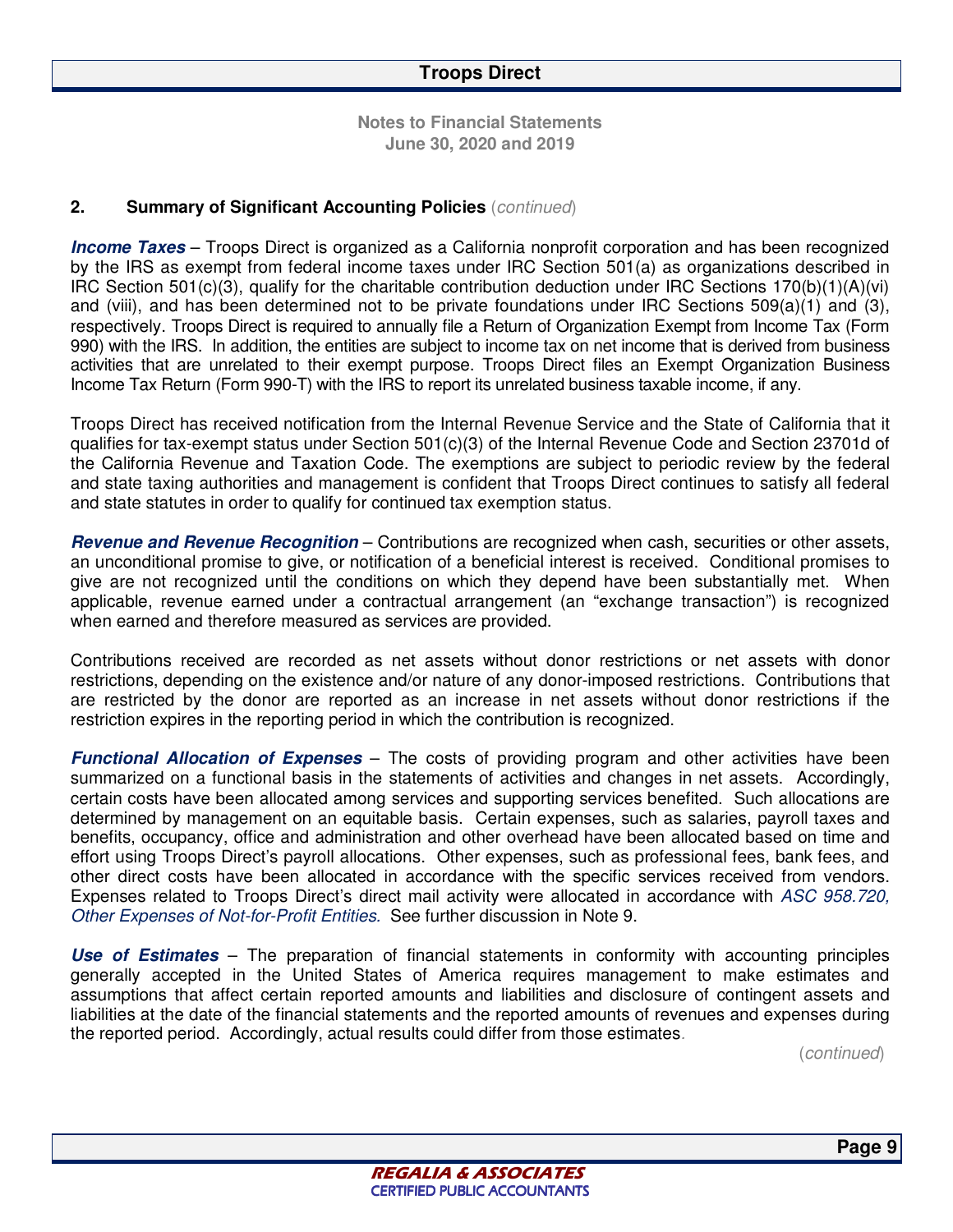#### **2. Summary of Significant Accounting Policies** (*continued*)

**Donated Services and In-Kind Contributions** – Contributed services and costs are reflected at the fair value of the contribution received. The contributions of services and costs are recognized if they (a) create or enhance nonfinancial assets or (b) require specialized skills that are provided by individuals possessing those skills and would typically need to be purchased if not provided by donation.

Volunteers contribute significant amounts of time to program services, administration, and fundraising and development activities; however, the financial statements do not reflect the value of these contributed services because they do not meet recognition criteria under *ASC 958.605.30-11, Revenue Recognition of Not-For-Profit Entities.* 

**Net Assets** – Net assets, revenues, gains, and losses are classified based on the existence or absence of donor or grantor-imposed restrictions. Thus, net assets and changes therein are classified and reported as follows:

#### Net Assets Without Donor Restrictions

Net assets available for use in general operations and not subject to donor (or certain grantor) restrictions. The governing board has the ability to designate, from net assets without donor restrictions, net assets for an operating reserve and board-designated endowment, but has opted not to do so as of June 30, 2020.

#### Net Assets With Donor Restrictions

Net assets subject to donor- (or certain grantor-) imposed restrictions. Some donor-imposed restrictions are temporary in nature, such as those that will be met by the passage of time or other events specified by the donor. Other donor-imposed restrictions can be perpetual in nature, where the donor stipulates that resources be maintained in perpetuity. Gifts of long-lived assets and gifts of cash restricted for the acquisition of long-lived assets are recognized as revenue when the assets are placed in service. Donorimposed restrictions are released when a restriction expires, that is, when the stipulated time has elapsed, when the stipulated purpose for which the resource was restricted has been fulfilled, or both.

**Recent and Relevant Accounting Pronouncements** – The following pronouncements represent relevant current accounting guidance applicable to nonprofit organizations:

In August 2016, the FASB issued *ASU 2016-14, Not-for-Profit Entities (Topic 958) – Presentation of Financial Statements of Not-for-Profit Entities*. The update addresses the complexity and understandability of net asset classification, deficiencies in information about liquidity and availability of resources, and the lack of consistency in the type of information provided about expenses and investment return. Troops Direct has adopted ASU 2016-14.

In February 2016, the FASB issued *ASU 2016-02, Leases (Topic 842)* – *Accounting for Leases*. The ASU increases transparency and comparability among organizations by recognizing lease assets and liabilities on the balance sheet and disclosing key information about leasing arrangements. The ASU is effective for fiscal years beginning after December 15, 2021, and early adoption is permitted. In transition, lessees and lessors are required to recognize and measure leases at the beginning of the earliest period presented using a modified retrospective approach. The modified retrospective approach includes a number of optional practical expedients that entities may elect to apply. Troops Direct is currently assessing the impact that adoption of this ASU will have on its financial statements.

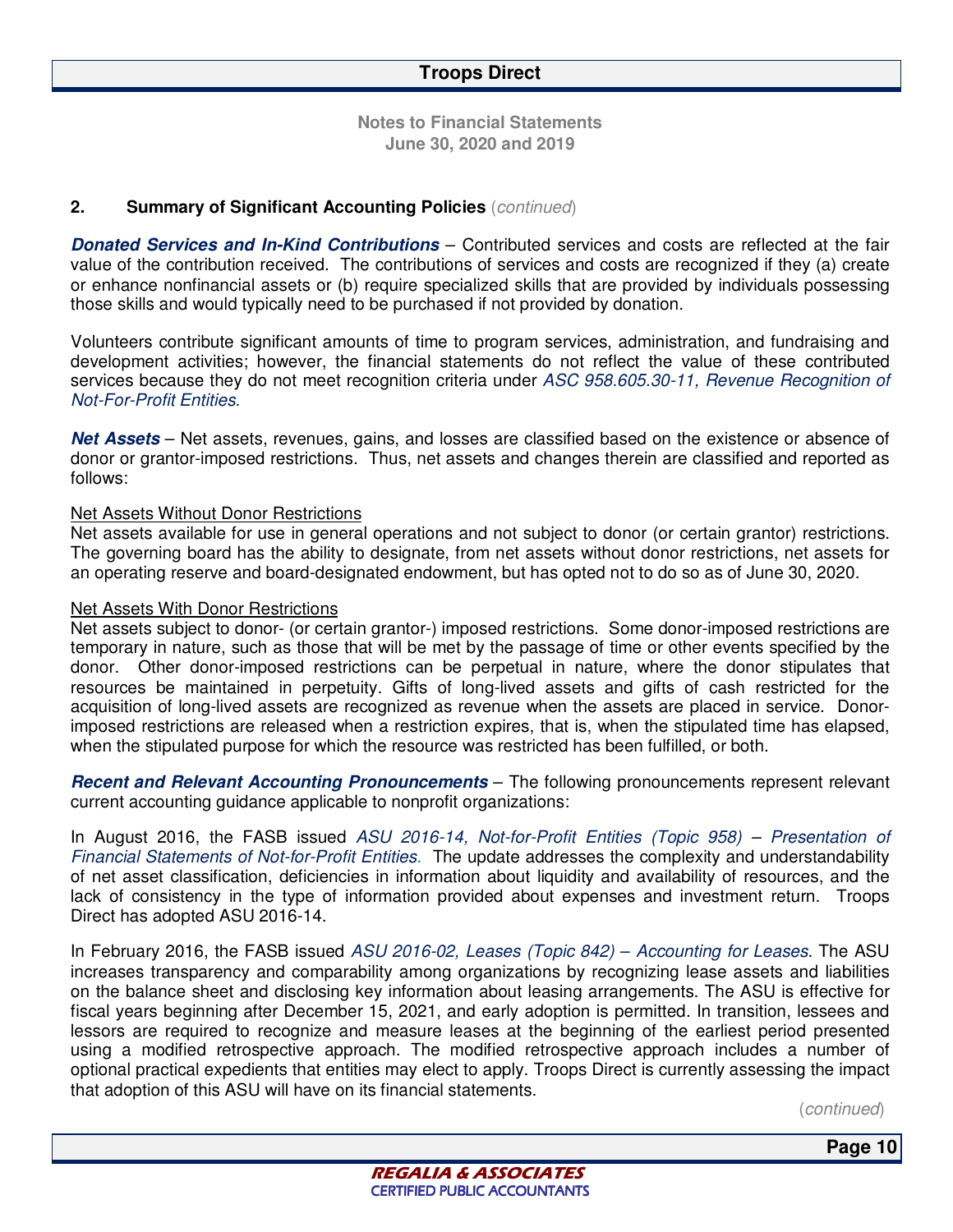**Notes to Financial Statements June 30, 2020 and 2019** 

#### **2. Summary of Significant Accounting Policies** (*continued*)

**Recent and Relevant Accounting Pronouncements** – *(continued*) In June 2018, the FASB issued *ASU 2018-08, Not-for-Profit Entities (Topic 958) – Clarifying the Scope and the Accounting Guidance for Contributions Received and Contributions Made*. The FASB issued this update to clarify and improve the scope and the accounting guidance for contributions received and contributions made. The amendments in this Update should assist entities in (1) evaluating whether transactions should be accounted for as contributions (nonreciprocal transactions) within the scope of Topic 958, Not-for-Profit Entities, or as exchange (reciprocal) transactions subject to other guidance and (2) determining whether a contribution is conditional. Accordingly, Troops Direct has incorporated these clarifying standards within the audited financial statements.

#### **3. Cash and Cash Equivalents**

Cash and cash equivalents at June 30, 2020 and 2019 consist of funds on deposit in various financial institutions. The composition of cash and cash equivalents is as follows:

|                                 | 2020         | 2019      |
|---------------------------------|--------------|-----------|
| Checking (non-interest bearing) | 266,194 \$   | 159,580   |
| Checking (interest bearing)     |              |           |
| <b>Insured Cash Sweep</b>       | 1,497,842    | 1,426,033 |
| Total                           | 1,764,036 \$ | 1,585,614 |

Troops Direct attempts to limit its credit risk associated with cash balances by utilizing financial institutions that are well capitalized and highly rated. Troops Direct earned interest of \$18,196 and \$11,877 on its cash deposits during the years ended June 30, 2020 and 2019, respectively.

#### **4. Receivables**

#### Accounts Receivable

Accounts receivable of \$1,807 and \$12,395 at June 30, 2020 and 2019, respectively, consist of amounts due from various sources. Management anticipates all amounts to be fully collectible based on the financial strength of the entities involved and has not established any reserves for estimated uncollectible balances.

#### Contributions Receivable

Contributions receivable of \$10,155 at June 30, 2019 represent funds committed by donors. There were no contributions receivable at June 30, 2020.

#### **5. Prepaid Expenses**

Prepaid expenses of \$126,265 and \$211,174 at June 30, 2020 and 2019, respectively, consist primarily of amounts paid for certain direct mail campaigns that will occur in the subsequent fiscal year.

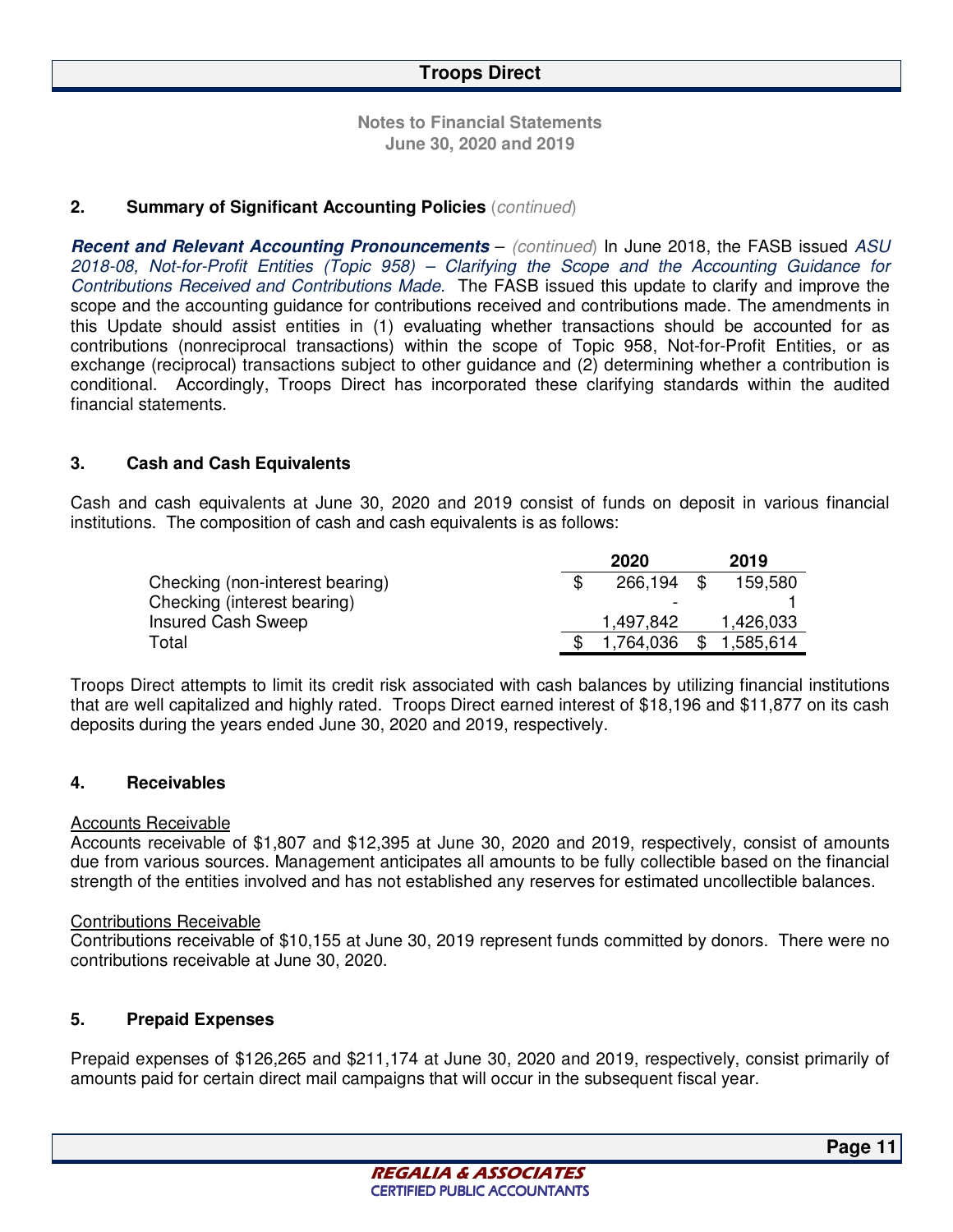#### **6. Liquidity**

Troops Direct regularly monitors liquidity required to meet its operating needs and other contractual commitments, while also striving to maximize the safeguarding of its available funds. Troops Direct has various sources of liquidity at its disposal, including cash and equivalents, and other sources (including the future collection of accounts and contributions receivable).

For purposes of analyzing resources available to meet general expenditures over a 12-month period, Troops Direct considers all expenditures related to its ongoing activities in support of providing American forces with critically needed items to be general expenditures.

Troops Direct operates with a balanced budget and anticipates collecting sufficient revenue to cover general expenditures.

The following table shows the total financial assets held by Troops Direct and the amounts of those financial assets readily available within one year of the balance sheet date to meet general expenditures:

|                                                         |    | 2020      | 2019      |
|---------------------------------------------------------|----|-----------|-----------|
| Cash and cash equivalents                               | S. | 1,764,036 | 1,585,614 |
| Accounts receivable                                     |    | 1,807     | 12,395    |
| Contributions receivable                                |    |           | 10,155    |
| Financial assets available to meet general expenditures |    |           |           |
| over the next twelve months                             |    | 1,765,843 | 1,608,164 |

As part of Troops Direct's liquidity management, it has a policy to structure its financial assets to be available as its general expenditures, liabilities, and other obligations become due.

#### **7. Occupancy**

Troops Direct leases its office premises in San Ramon, California under a multi-year operating lease which expires on June 30, 2021 and requires a monthly rental payment of \$2,498 as of June 30, 2020. Troops Direct is responsible for its share of annual operating expenses. Rent expense for the office amounted to \$31,929 and \$31,483 for the years ended June 30, 2020 and 2019, respectively. Future minimum lease payments under the lease are \$30,049 for the year ending June 30, 2021.

Troops Direct also leases a storage facility in Danville, California under a month-to-month operating agreement which requires a monthly rental payment of \$467 at June 30, 2020. Rent expense for the storage facility amounted to \$5,548 and \$5,436 for the years ended June 30, 2020 and 2019, respectively.

#### **8. Marketing and Promotion**

Marketing and promotion costs are expensed as incurred. Marketing and promotion expenses amounted to \$9,952 and \$38,412 for the years ended June 30, 2020 and 2019, respectively, and are reflected on the statements of functional expenses.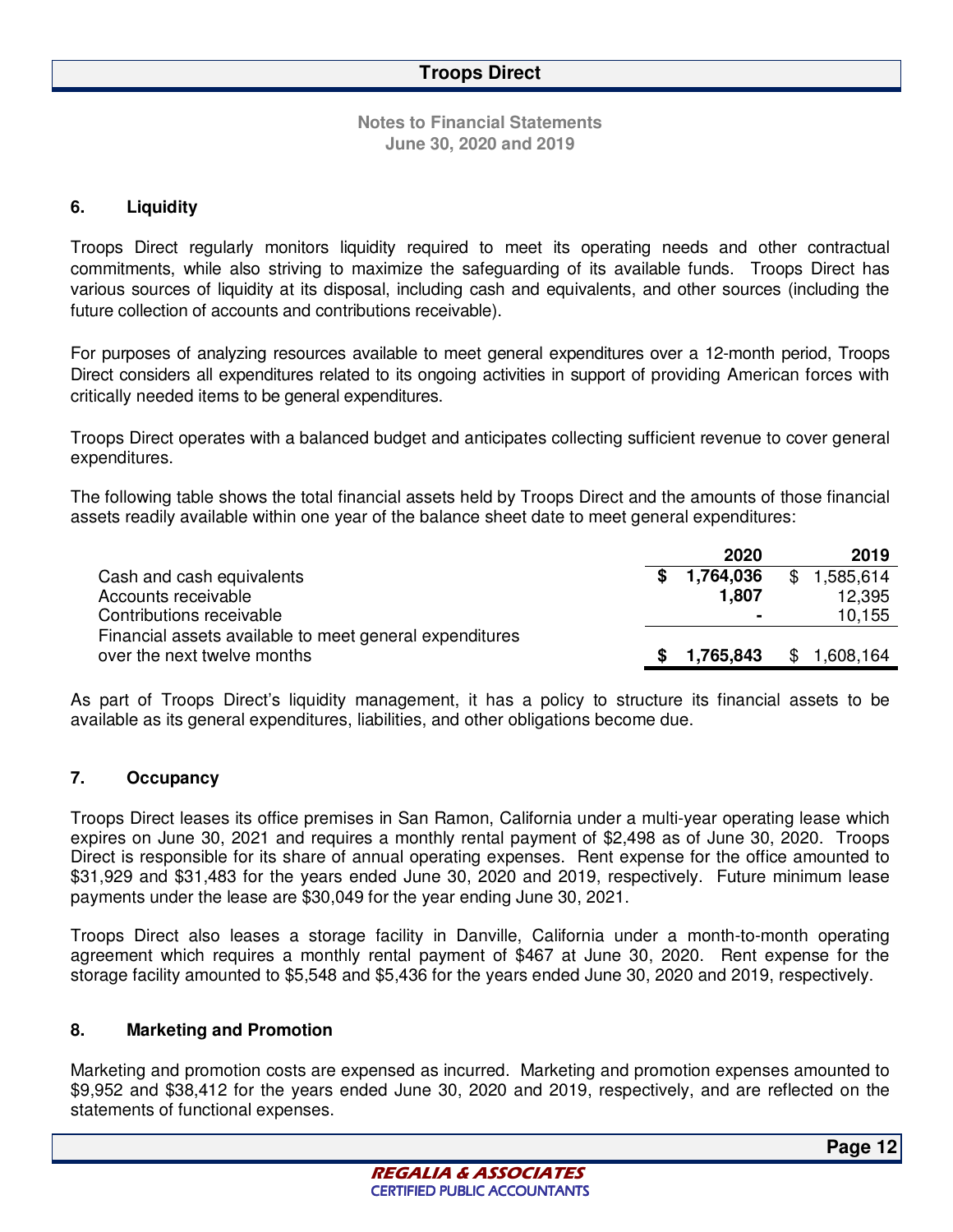**Notes to Financial Statements June 30, 2020 and 2019** 

#### **9. Allocation of Joint Costs**

Troops Direct follows the provisions of *ASC 958.720, Other Expenses of Not-for-Profit Entities.* Under ASC 958.720, Troops Direct incurred allocable joint costs of \$1,622,507 and \$1,827,475 for the informational materials and activities that included direct mail fundraising appeals during the years ended June 30, 2020 and 2019, respectively. Of those costs, \$836,610 and \$838,468 were allocated to program services (for a call to action), \$142,070 and \$207,859 were allocated to general and administrative, and \$643,827 and \$781,148 were allocated to fundraising expenses during the years ended June 30, 2020 and 2019, respectively. These allocations were based on independent analyses of the costs pertaining to the underlying direct program and fundraising expenses which were associated with various mailings.

#### **10. Related Party Transactions**

Certain Troops Direct board members made monetary contributions totaling \$125,000 and \$50,000 during the years ended June 30, 2020 and 2019, respectively.

Troops Direct has an agreement pursuant to which it pays a consulting company that is a related party (an organization controlled by the Founder and Executive Director's father) for marketing and promotion services. Pursuant to this agreement, Troops Direct incurred expenses of \$15,000 and \$46,100 during the years ended June 30, 2020 and 2019, respectively.

In October 2019, Troops Direct entered into a Master Supply Agreement with Semper Sozo, Inc., to provide logistics and supply chain management, including the provision of many of the products Troops Direct acquires for distribution to the military. Semper Sozo's Chief Executive Officer is a board member of Troops Direct. During the year ended June 30, 2020, Troops Direct paid \$579,891 to Semper Sozo, Inc. pursuant to this agreement.

#### **11. In-Kind Contributions (Donated Services, Materials and Facilities)**

During the years ended June 30, 2020 and 2019, Troops Direct was the recipient of a substantial amount of in-kind contributions which satisfied the provisions of *ASC 958.605.30-11.* These donated services, materials, and facilities were recorded at their estimated fair market values as program and supporting revenues and expenses. The goods and materials were vital to the operation of the programs and would have had to be purchased otherwise. The values of these contributions are as follows for the years ended June 30:

|                             |    | 2020      | 2019    |
|-----------------------------|----|-----------|---------|
| Clothing and eyewear        |    | 9.115     | 10,700  |
| Food and beverages          |    | 1,292,811 | 262,577 |
| Supplies and other          |    | 9.650     |         |
| Total in-kind contributions | S. | 1,311,576 | 273.277 |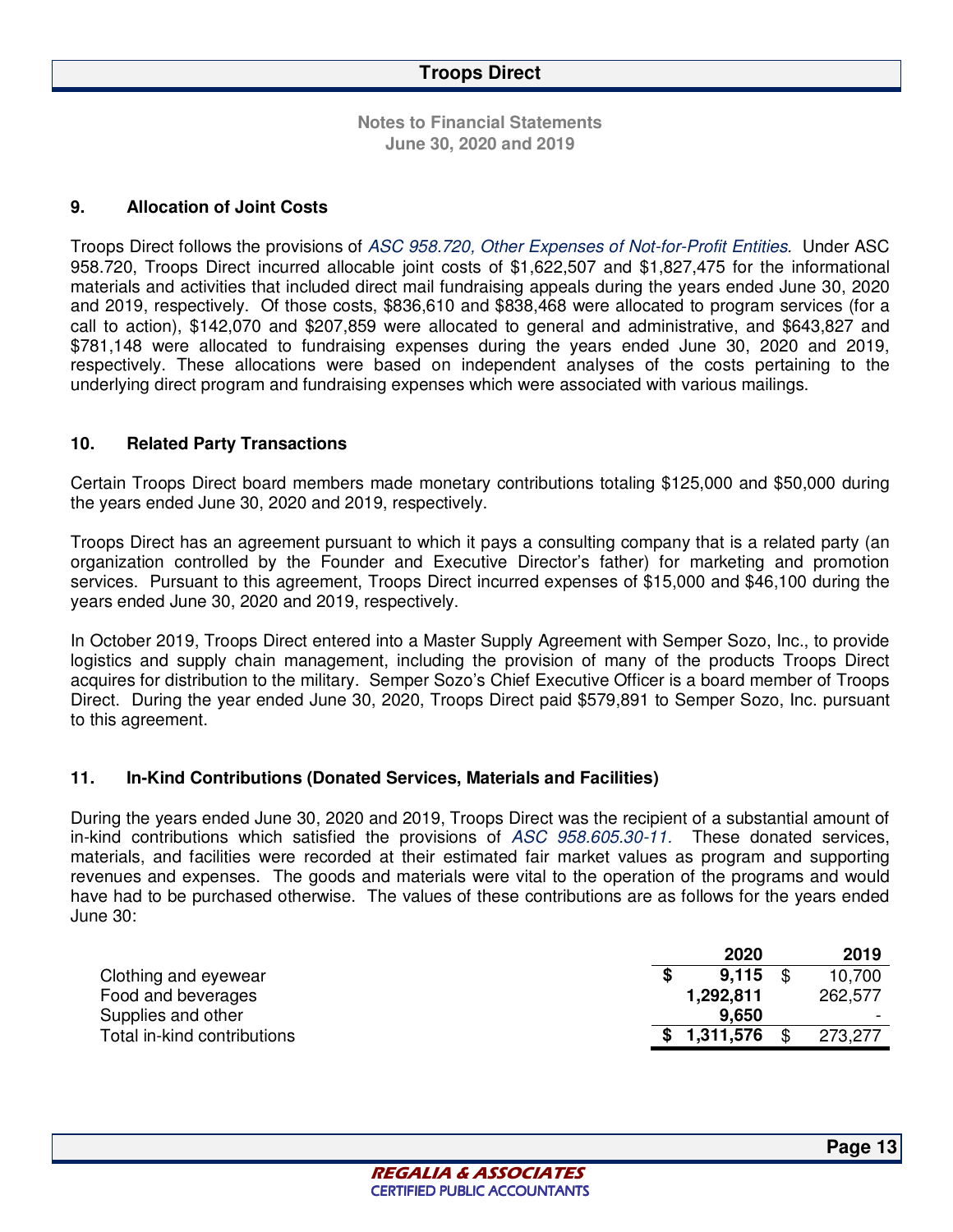#### **12. Compensated Absences (Accrued Payroll and Related Benefits)**

Financial statement presentation follows the recommendations of *ASC 710.25*, *Compensated Absences*. Under ASC 710.25, Troops Direct is required to record a liability for the estimated amounts of compensation and related benefits under existing employment laws. As accrued vacation and sick leave is not paid upon termination, there were no accrued payroll liabilities at June 30, 2020 or 2019.

#### **13. Net Assets**

Troops Direct recognizes support from net assets with donor restrictions when the restrictions imposed by the donors have been satisfied or expired. Net assets with donor restrictions consist of the following at June 30:

|           | 2019   |
|-----------|--------|
| 70,000 \$ | 40,000 |
|           | 2020   |

Contributions to net assets with donor restrictions amounted to \$70,000 and \$40,000 for the years ended June 30, 2020 and 2019, respectively. During the year ended June 30, 2020, net assets with donor restrictions totaling \$40,000 were released from restriction and transferred to net assets without donor restrictions. There were no net assets released from restriction during the year ended June 30, 2019.

Net assets without donor restrictions represent the cumulative retained surpluses since the inception of Troops Direct and amounted to \$1,401,305 and \$1,389,887 through June 30, 2020 and 2019, respectively.

#### **14. Commitments and Contingencies**

In the normal course of business there are outstanding various commitments and contingent liabilities, such as commitments to enter into contracts and future funding agreements, which are not reflected in the financial statements. Such commitments and contingencies also include risks associated with various economic and operating factors, which include (a) Grant restrictions and donor conditions which obligate Troops Direct to fulfill certain requirements as set forth in grant instruments, (b) Funding levels which vary based on factors beyond Troops Direct's control, such as generosity of donors and general economic conditions, (c) Employment and service agreements with key management personnel, including executive officers of the organization, and (d) Financial risks associated with funds on deposit in accounts at financial institutions. Certain of the grants and contracts (including current and prior costs) are subject to adjustment upon review and final acceptance by the granting agencies. Management believes that such commitments, contingencies and risks will not have a material adverse effect on the financial statements.